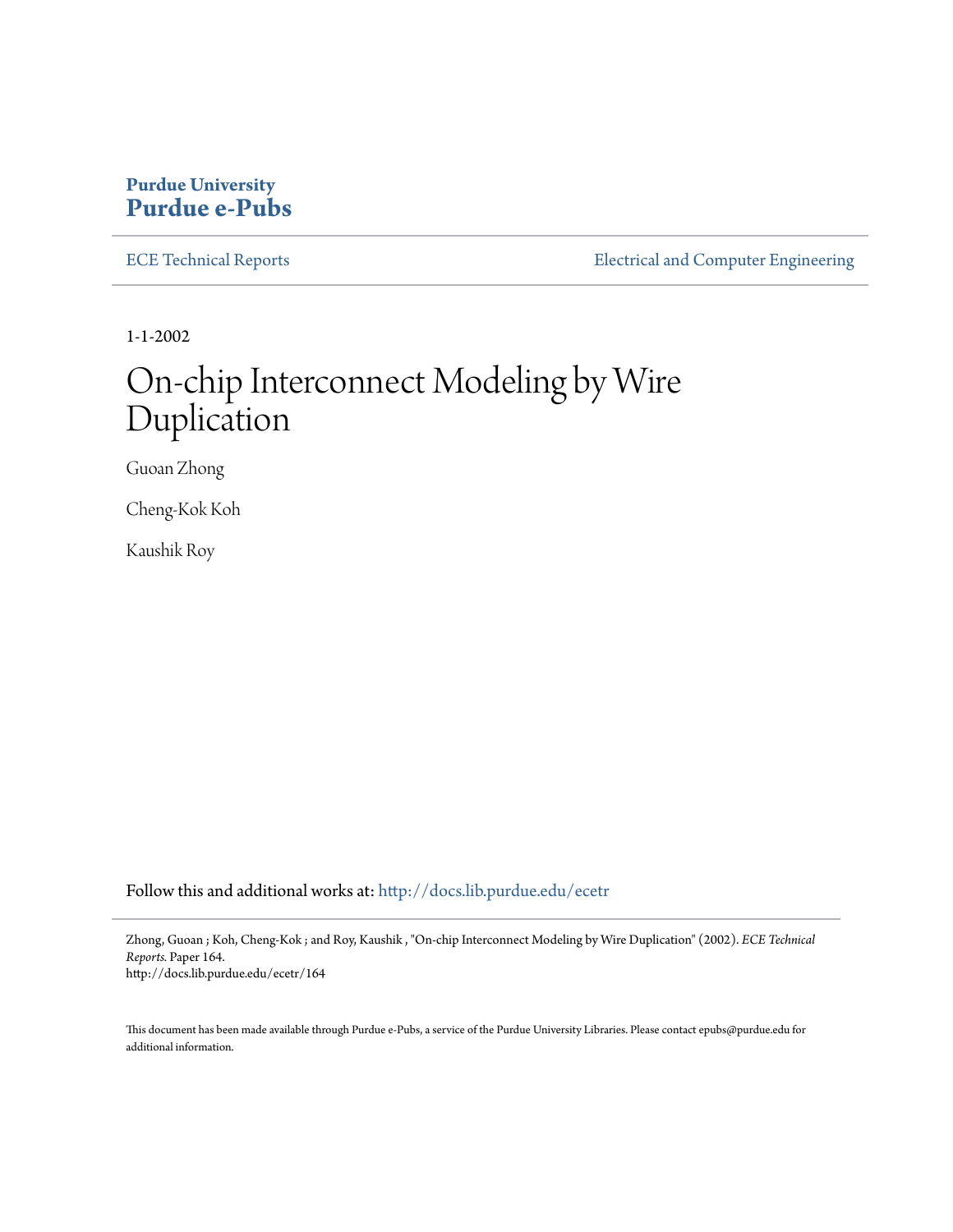## On-chip Interconnect Modeling by Wire Duplication

Guoan Zhong, Cheng-Kok Koh, and Kaushik Roy School of Electrical and Computer Engineering 1285 Electrical Engineering Building Purdue University West Lafayette, IN 47907-1285 {zhongg,chengkoh,kaushik}@ecn.purdue.edu

August 2, 2002

This research is supported in part by SRC (99-TJ-689), NSF (CAREER Award CCR-9984553), and a grant from Intel Corporation.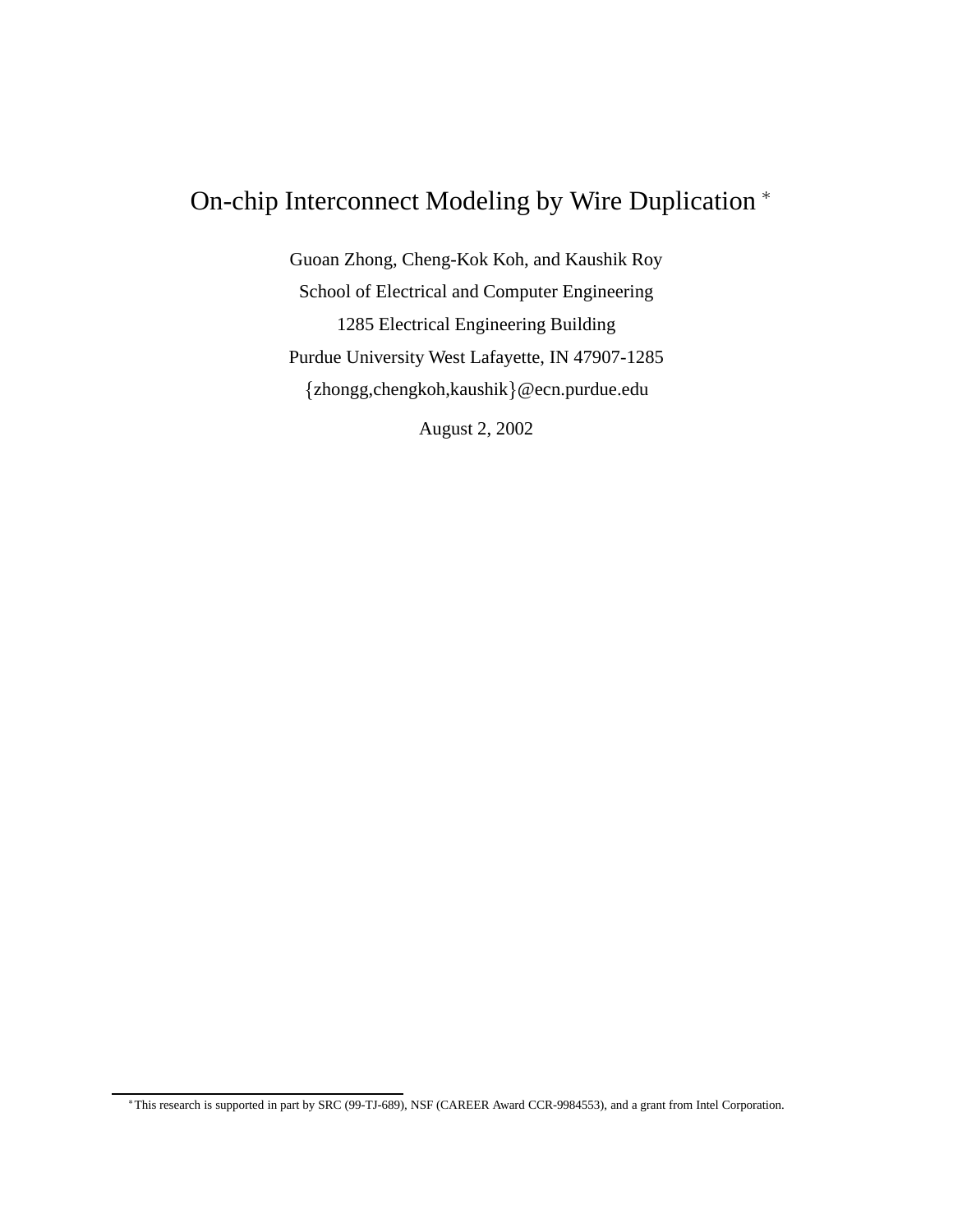#### **Abstract**

In this paper, we present a novel wire duplication-based interconnect modeling technique. The proposed modeling technique uses the original inductance to exploit the sparsity of the  $L^{-1}$  matrix, where *L* is the inductance matrix, and construct a sparse and stable equivalent RLC circuit out of the windowed inductance matrices. The model avoids matrix inversions. Most important, it is more accurate and more efficient than many popular techniques in the literature.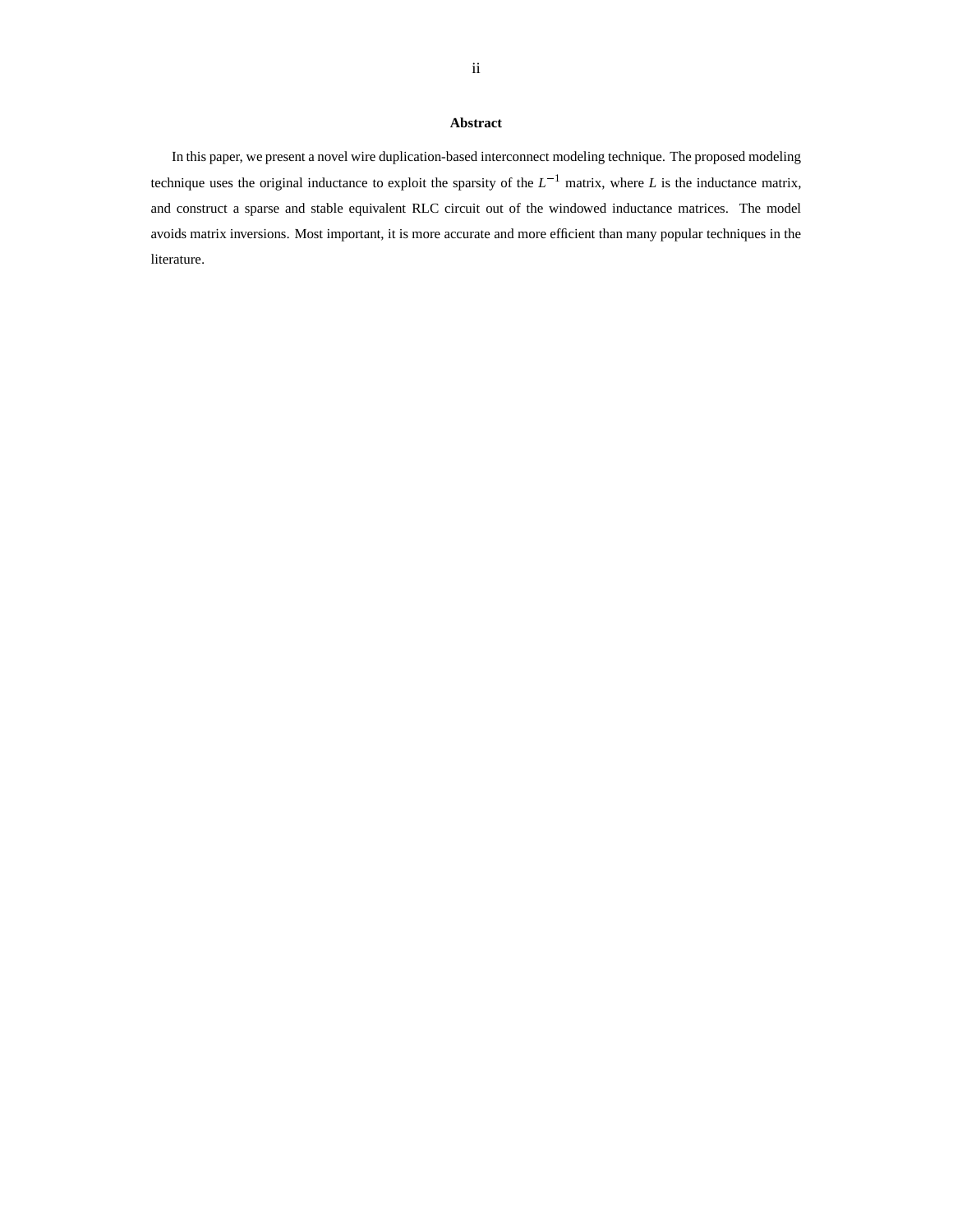#### **1 Introduction**

With the continual increasing of clock frequency and global interconnect length and decreasing of signal transition time, accurate modeling of inductance effects become increasingly more important. The partial inductance matrix *L* obtained from the PEEC model [8] is extremely large and dense. Direct simulation of the full *L* matrix is very timeconsuming and memory-consuming. To make the simulation more efficient, sparsification of  $L$  and  $L^{-1}$  matrices has been considered in [7, 5, 3, 6, 1, 2].

One sparsification approach is to discard the mutual coupling terms that are below some threshold. However, the resulting inductance matrix may not be positive definite; that leads to an unstable circuit. The shift-truncate method proposed in [7, 5] can guarantee that the generated sparse inductance matrix is positive definite. However, the accuracy is not satisfactory [3, 6].

[3] demonstrates the locality of  $L^{-1}$ . It shows that the matrix  $L^{-1}$  has a similar locality property as the capacitance matrix. Hence, the  $L^{-1}$  matrix can be easily sparsified by dropping small entries while stability is guaranteed. Thus, modeling the inductance with the truncated  $L^{-1}$  matrix (denoted by  $L^{-1}$ ) instead of the *L* matrix can reduce the coupling elements and speed up the simulation. In [6], a new circuit element *K*, which is defined as the inverse of inductance, is introduced and is incorporated in a simulation tool (known as *K* method). To avoid the *K* element in simulation, We can invert the truncated  $L^{-1}$  matrix to obtain a new inductance matrix (denoted by Ł). As Ł is also a dense matrix, direct simulation of  $E$  (referred to as  $E$  method) is not efficient. [1] performs sparsification on the Ł matrix(known as the double-inverse inductance model). Essentially, the double-inverse inductance model requires two approximation (sparsification) steps. [2] calculates the sparse inductance matrix directly by using exponential potentials and matrix inversions are avoided.

In this paper, we present a novel *wire duplication* interconnect modeling technique. This technique is motivated by the mathematical property that only a subset of the entries of the the double-inverse Ł matrix is required to reconstruct the  $L^{-1}$  matrix. Consequently, we can construct an circuit that is equivalent to the  $L^{-1}$  matrix out of the subset of  $L$ by *wire duplication*. It is stable, sparse and as accurate as the *K* method [3, 6]. Furthermore, we can apply the wire duplication technique to the original inductances directly. Thus, matrix inversions are avoided. Most important, the accuracy is improved.

The following notation is used in the paper:

- *L*: The original partial inductance matrix.
- $L^{-1}$ : The inverse of *L*.
- $L^{-1}$ : Truncated  $L^{-1}$ .
- L: The double-inverse inductance matrix; the inverse of truncated  $L^{-1}$ .
- Ł method: The method that uses Ł instead of *L* in the simulation.
- WD/Ł: The wire duplication model using the double-inverse inductance matrix Ł.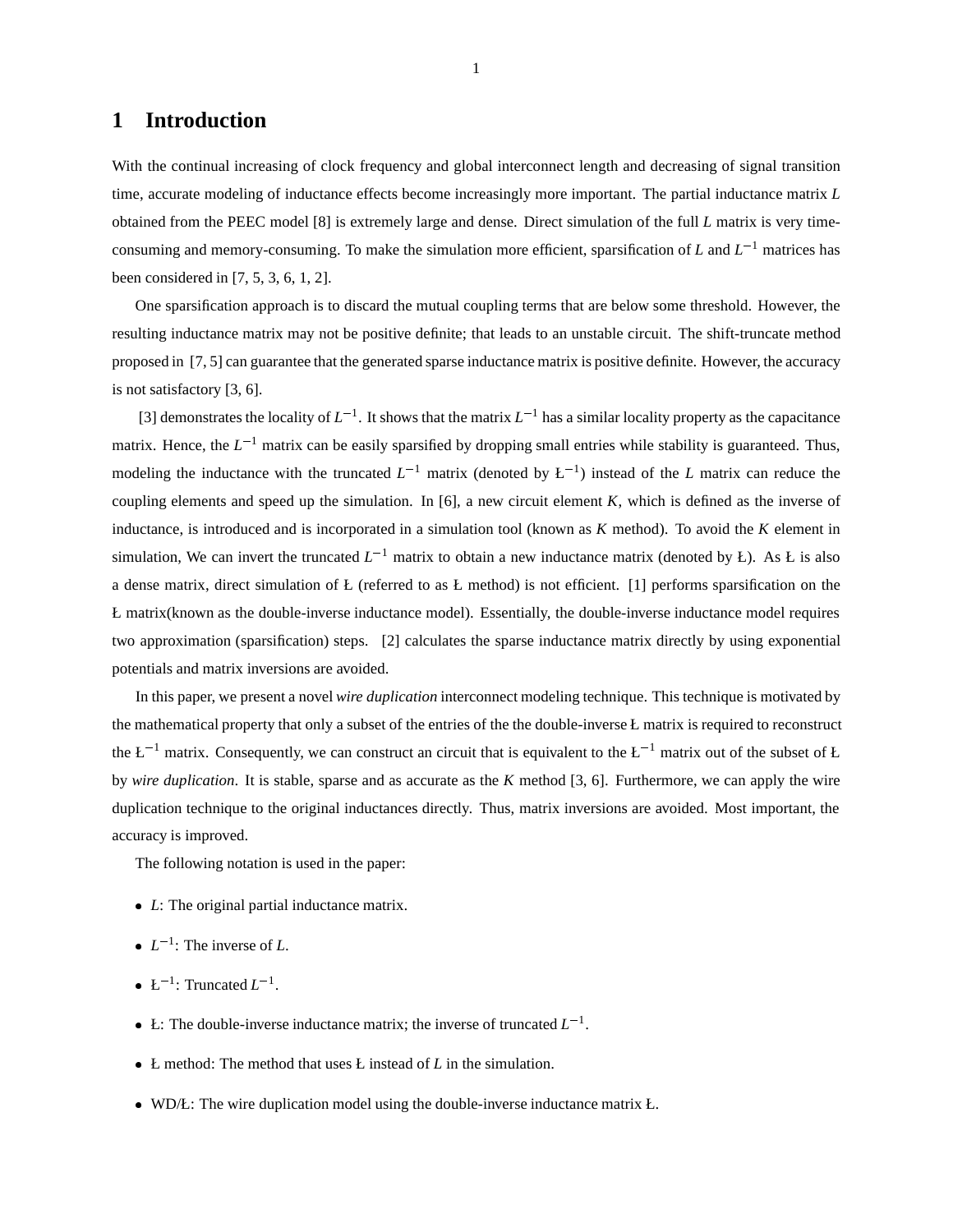WD/L: The wire duplication model using the original inductance matrix *L*.

#### **2 Mathematical Background**

Here we present the mathematical property that the Ł matrix contains redundant information. Consequently, we may use only the central band of L to reconstruct the  $L^{-1}$  matrix. That is the key to the proposed *wire duplication* method. The theorems and the proofs behind the mathematical property are given in the appendix.

Let *A* be a  $N \times N$  band matrix with bandwidth equal to  $2b+1$ , and  $B = A^{-1}$ . We take rows  $i - b$  to  $i + b$  and columns  $i - b$  to  $i + b$  of *B* to form a sub-matrix. Then, the center row and center column of the inverse of the sub-matrix are identical to the  $i^{th}$  row and  $i^{th}$  column of the *A* matrix:

$$
A(i, i - b : i + b) = (B(i - b : i + b, i - b : i + b))^{-1} (b + 1, :),
$$
  
\n
$$
A(i - b : i + b, i) = (B(i - b : i + b, i - b : i + b))^{-1}(:,b + 1).
$$
\n(1)

Here we use the following notation:  $A(i: j, m:n)$  refers to the sub-matrix at the intersection of rows *i* to *j* and columns m to n of A;  $A(:,m)$  refers to column m and  $A(i,:)$  refers to row i;  $A(:,m:n)$  refers to columns from m to n and  $A(i:j,:)$ refers to rows from *i* to *j*. The index of the matrix begins at 1. If  $i - b < 1$  or  $i + b > N$ , we use 1 or *N* instead.

We illustrate the mathematical property using a layout of 7 parallel and aligned wires. The wire length is 100 $\mu$ m, and the cross section is  $0.5 \mu m \times 1 \mu m$ . The separation between the wires is  $0.5 \mu m$ . The *L* matrix and its inverse  $(L^{-1})$ matrix) are:

$$
L = 10^{-11} \times
$$
\n
$$
\begin{bmatrix}\n10.8 & 8.51 & 7.22 & 6.45 & 5.90 & 5.47 & 5.13 \\
8.51 & 10.8 & 8.51 & 7.22 & 6.45 & 5.90 & 5.47 \\
7.22 & 8.51 & 10.8 & 8.51 & 7.22 & 6.45 & 5.90 \\
6.45 & 7.22 & 8.51 & 10.8 & 8.51 & 7.22 & 6.45 \\
5.90 & 6.45 & 7.22 & 8.51 & 10.8 & 8.51 & 7.22 \\
5.47 & 5.90 & 6.45 & 7.22 & 8.51 & 10.8 & 8.51 \\
5.13 & 5.47 & 5.90 & 6.45 & 7.22 & 8.51 & 10.8\n\end{bmatrix},
$$

$$
L^{-1} = 10^{10} \times
$$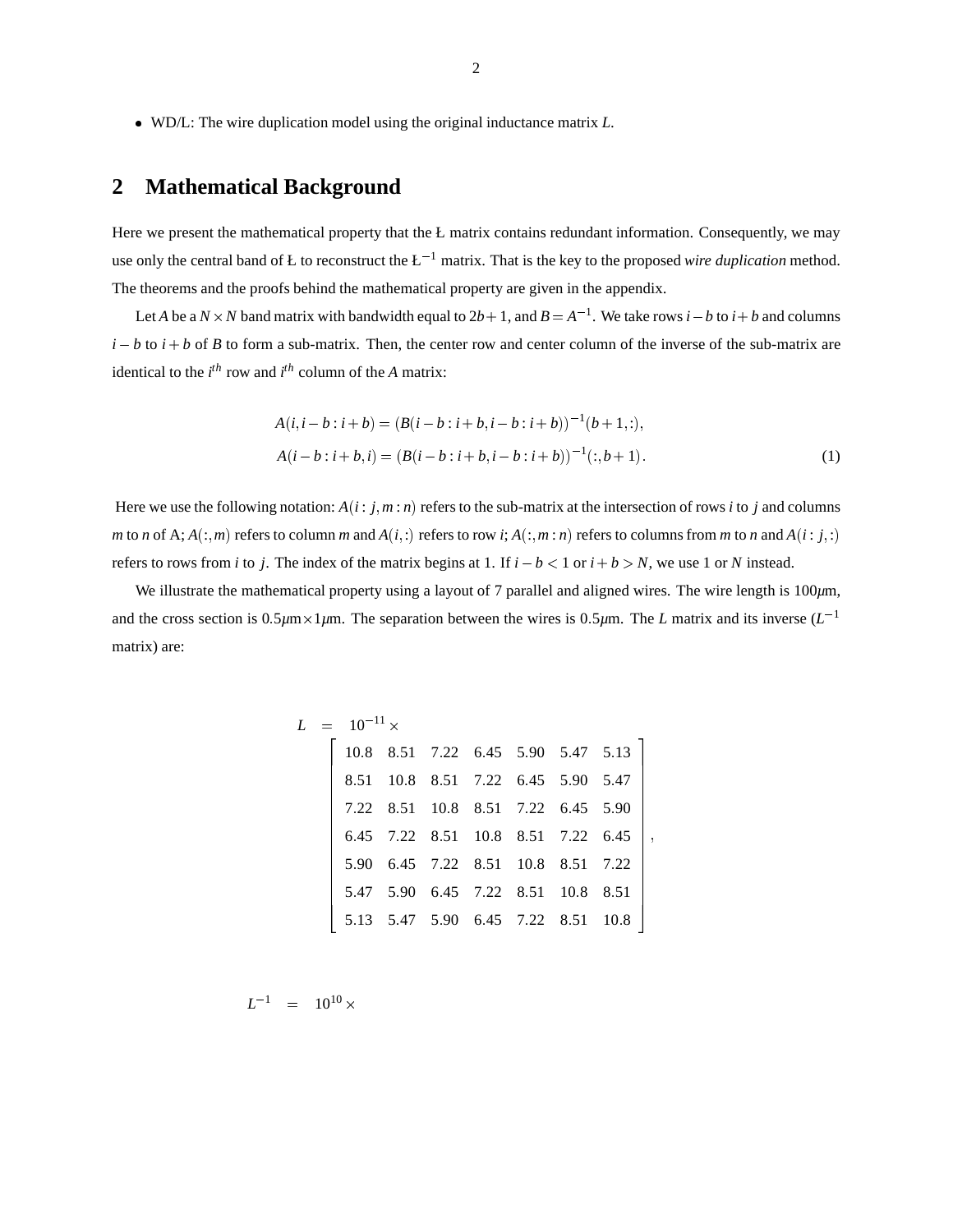|  |  |                                                        |  | $2.54$ $-1.68$ $-0.13$ $-0.12$ $-0.08$ $-0.06$ $-0.11$ |
|--|--|--------------------------------------------------------|--|--------------------------------------------------------|
|  |  | $-1.68$ 3.65 $-1.60$ $-0.05$ $-0.07$ $-0.04$ $-0.06$   |  |                                                        |
|  |  | $-0.13$ $-1.60$ $3.65$ $-1.60$ $-0.05$ $-0.07$ $-0.08$ |  |                                                        |
|  |  |                                                        |  | $-0.12$ $-0.05$ $-1.60$ $3.66$ $-1.60$ $-0.05$ $-0.12$ |
|  |  | $-0.08$ $-0.07$ $-0.05$ $-1.60$ $3.65$ $-1.60$ $-0.13$ |  |                                                        |
|  |  | $-0.06$ $-0.04$ $-0.07$ $-0.05$ $-1.60$ $3.65$ $-1.68$ |  |                                                        |
|  |  | $-0.11$ $-0.06$ $-0.08$ $-0.12$ $-0.13$ $-1.68$ 2.54   |  |                                                        |

<u>and the second contract of the second contract of the second contract of the second contract of the second con</u>

If we drop the small off-diagonal terms in  $L^{-1}$ , we obtain a band matrix with bandwidth 3:

 $\overline{\phantom{a}}$  22  $\overline{\phantom{a}}$  22  $\overline{\phantom{a}}$  22  $\overline{\phantom{a}}$  22  $\overline{\phantom{a}}$  22  $\overline{\phantom{a}}$  22  $\overline{\phantom{a}}$  22  $\overline{\phantom{a}}$  22  $\overline{\phantom{a}}$  22  $\overline{\phantom{a}}$  22  $\overline{\phantom{a}}$  22  $\overline{\phantom{a}}$  22  $\overline{\phantom{a}}$  22  $\overline{\phantom{a}}$  22  $\overline{\phantom{a}}$ 

$$
E^{-1} = 10^{10} \times
$$
\n
$$
\begin{bmatrix}\n2.54 & -1.68 \\
-1.68 & 3.65 & -1.60 \\
-1.60 & 3.65 & -1.60 \\
-1.60 & 3.66 & -1.60 \\
-1.60 & 3.65 & -1.60 \\
-1.60 & 3.65 & -1.68 \\
-1.68 & 2.54\n\end{bmatrix}
$$

If we invert the  $L^{-1}$  matrix, we obtain the Ł matrix:

$$
E = 10^{-11} \times
$$
\n
$$
\begin{bmatrix}\n6.73 & 4.20 & 2.49 & 1.48 & 0.90 & 0.57 & 0.38 \\
4.20 & 6.32 & 3.75 & 2.23 & 1.35 & 0.86 & 0.57 \\
2.49 & 3.75 & 5.92 & 3.52 & 2.13 & 1.35 & 0.90 \\
1.48 & 2.23 & 3.52 & 5.81 & 3.52 & 2.23 & 1.48 \\
0.90 & 1.35 & 2.13 & 3.52 & 5.92 & 3.75 & 2.49 \\
0.57 & 0.86 & 1.35 & 2.23 & 3.75 & 6.32 & 4.20 \\
0.38 & 0.57 & 0.90 & 1.48 & 2.49 & 4.20 & 6.73\n\end{bmatrix}
$$

:

Note that Ł is a full dense matrix, but from the theorem, we know that we can reconstruct the  $L^{-1}$  matrix from only the boldface entries in the Ł matrix. Here we illustrate how we can reconstruct the 1*st* and 3*rd* rows (columns) of the  $L^{-1}$  matrix. In the rest of the paper, we drop the orders of  $L^{-1}$  and L for a more concise presentation.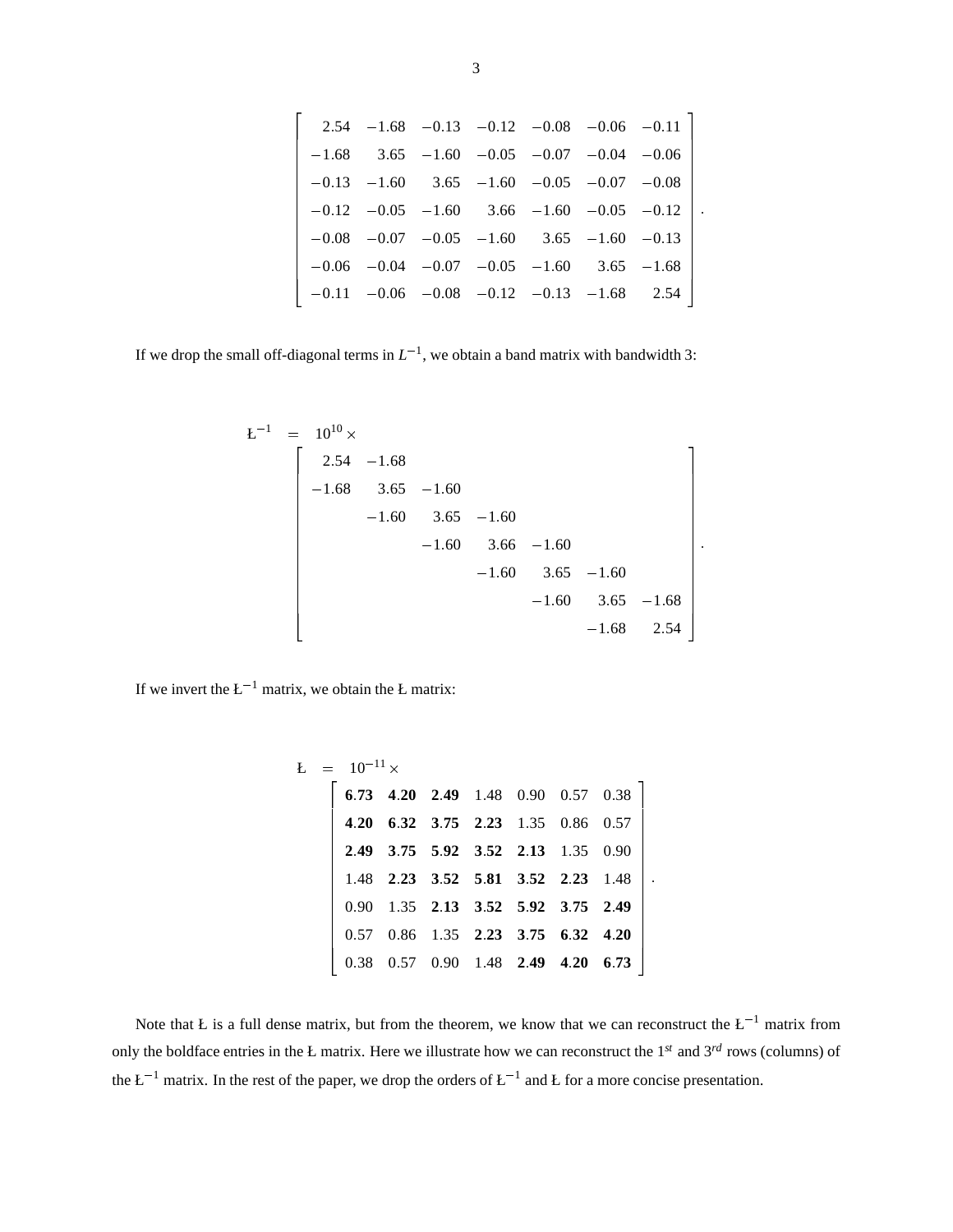To obtain the 1<sup>st</sup> row and column of the  $L^{-1}$  matrix, we use the (1:2,1:2) window of L:

$$
l = \mathcal{L}(1:2,1:2) = \left[\begin{array}{cc} 6.73 & 4.20 \\ 4.20 & 6.32 \end{array}\right].
$$

Inverting *l*, we obtain

$$
l^{-1} = \left[ \begin{array}{rr} 2.54 & -1.68 \\ -1.68 & 2.70 \end{array} \right],
$$

whose first row and column correspond to the first row and column of the  $L^{-1}$  matrix.

Similarly, for the 3<sup>rd</sup> row and column of the  $L^{-1}$  matrix, we use the (2:4,2:4) window of *L*:

$$
l = L(2:4,2:4) = \begin{bmatrix} 6.32 & 3.75 & 2.23 \\ 3.75 & 5.92 & 3.52 \\ 2.23 & 3.52 & 5.81 \end{bmatrix},
$$

$$
l^{-1} = \begin{bmatrix} 2.53 & -1.60 & -0.00 \\ -1.60 & 3.65 & -1.60 \\ -0.00 & -1.60 & 2.69 \end{bmatrix}.
$$

;

Thus, the central band (with bandwidth  $4b+1$ ) of the Ł matrix contains all the information in the Ł<sup>-1</sup> matrix.

#### **3 Wire Duplication Model**

In the previous section we demonstrated that the information of  $L^{-1}$  is contained in the central band of Ł. The next step is to build an equivalent circuit out of the entries in this band and ignore the remaining entries.

The following equation describes the magnetic couplings between the wires in the layout example in the previous section with the  $L^{-1}$  matrix:

$$
\begin{bmatrix}\nI_1 \\
I_2 \\
I_3 \\
I_4 \\
I_5 \\
I_6 \\
I_7\n\end{bmatrix} = \begin{bmatrix}\n2.54 & -1.68 \\
-1.68 & 3.65 \\
-1.60 & 3.65 \\
-1.60 & 3.66 \\
-1.60 & 3.65 \\
-1.60 & 3.65 \\
-1.60 & 3.65 \\
-1.60 & 3.65 \\
-1.60 & 3.65 \\
-1.60 & 3.65 \\
-1.68 & 2.54\n\end{bmatrix}\n\begin{bmatrix}\nV_{l1} \\
V_{l2} \\
V_{l3} \\
V_{l4} \\
V_{l5} \\
V_{l6} \\
V_{l7}\n\end{bmatrix}.
$$
\n(2)

where *Vlk* and *Ik* refer to the voltage drop due to the inductance and the current in the wire *k* respectively.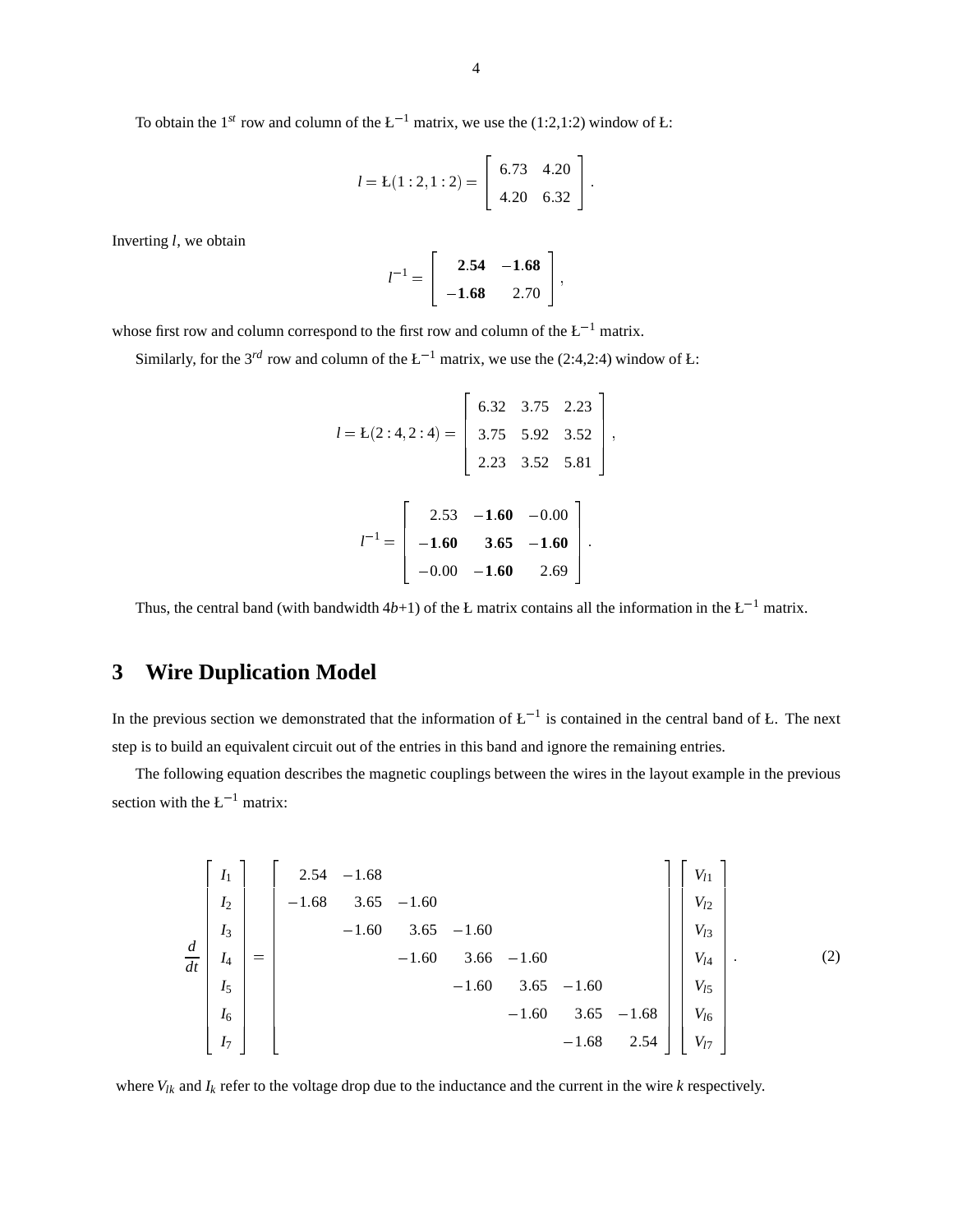| $V_{l1}$ |                   |           |  | 6 73 4 20 2 49 1 48 0 90 0 57 0 38 |      |       |         | I <sub>1</sub> |  |
|----------|-------------------|-----------|--|------------------------------------|------|-------|---------|----------------|--|
| $V_{l2}$ | 4.20              |           |  | 6 32 3 75 2 23 1 35 0 86           |      | 0.57  |         | I <sub>2</sub> |  |
| $V_{l3}$ |                   |           |  | 2.49 3.75 5.92 3.52 2.13 1.35 0.90 |      |       |         | I <sub>3</sub> |  |
| $V_{l4}$ |                   |           |  | 1.48 2.23 3.52 5.81 3.52 2.23      |      | -1.48 | d<br>dt | $I_4$          |  |
| $V_{l5}$ | 0.90 <sub>1</sub> |           |  | 1 35 2 13 3 52 5 92 3 75 2 49      |      |       |         | $I_5$          |  |
| $V_{l6}$ | 0.57              | 0.86      |  | 1 35 2 23 3 75 6 32 4 20           |      |       |         | $I_6$          |  |
| $V_{l7}$ | 0.38              | 0.57 0.90 |  | 148 249                            | 4.20 | 6.73  |         | I7             |  |

Now, we shall show how an equivalent circuit can be constructed out of the windows of the Ł matrix. For example, if we take the window corresponding to the  $(2:4,2:4)$  sub-matrix of the Ł matrix, and apply them to wires 2, 3 and 4, we have:

$$
\begin{bmatrix}\nV_{12} \\
V_{13} \\
V_{14}\n\end{bmatrix} = \begin{bmatrix}\n6.32 & 3.75 & 2.23 \\
3.75 & 5.92 & 3.52 \\
2.23 & 3.52 & 5.81\n\end{bmatrix} \frac{d}{dt} \begin{bmatrix}\nI_2 \\
I_3 \\
I_4\n\end{bmatrix},
$$
\n(3)

or

$$
\frac{d}{dt}\begin{bmatrix}I_2\\I_3\\I_4\end{bmatrix}=\begin{bmatrix}2.53 & -1.60 & -0.00\\-1.60 & 3.65 & -1.60\\-0.00 & -1.60 & 2.69\end{bmatrix}\begin{bmatrix}V_{12}\\V_{13}\\V_{14}\end{bmatrix}.
$$
\n(4)

Among the three circuit equations for  $I_2$ ,  $I_3$ , and  $I_4$  in Eqn.(4), only the following equation

$$
\frac{dI_3}{dt} = -1.60V_{l2} + 3.65V_{l3} - 1.60V_{l4}
$$
\n(5)

matches that in Eqn.( 2). Hence, we can model wire 3 correctly, provided that  $V_{12}$  and  $V_{14}$  are correct. However, the equations for  $I_2$  and  $I_4$  in Eqn.(4) do not match those in Eqn.(2), i.e., wires 2 and 4 are not correctly modeled. Thus, their voltages *Vl*<sup>2</sup> and *Vl*<sup>4</sup> are incorrect. To provide a remedy to this problem, we can model these two wires correctly somewhere else and use the correct  $V_{12}$  and  $V_{14}$  values for the modeling of wire 3 here.

Figure 1 shows the modeling of signal 3. In this figure, the diamond sign  $\diamond$  stands for voltage controlled voltage source (VCVS) element. The two VCVSs provide the correct voltages for *L*<sup>2</sup> and *L*4. The inputs of the VCVSs come from the correct modelings of  $L_2$  and  $L_4$ . Since  $L_2$  and  $L_4$  here are controlled by their corresponding correct modelings, they are just dummy copies. We call such copies *dummy wires* and draw them in dashed lines. In contrast, if a wire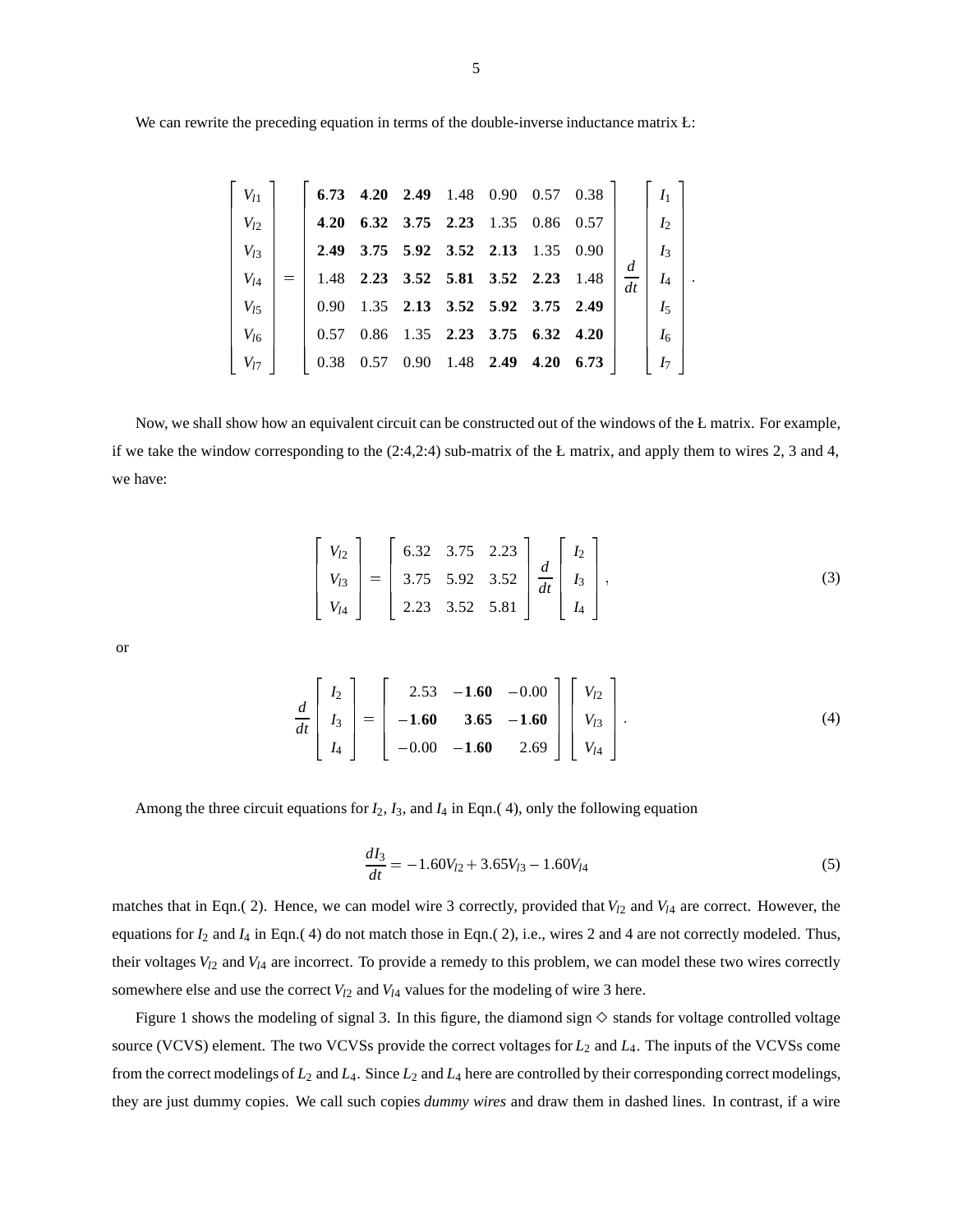

Figure 1: Modeling of wire 3.

is correctly modeled, we call it a *real wire* and draw it in solid lines. Here wire 3 is a real wire and wires 2 and 4 are dummy wires. The real wire and the dummy wires form a *group*. The total number of wires in a group is called the *group size* or *window size*. Figure 1 shows such a group, which models wire 3 correctly. Similarly, we can construct a group that includes dummy copies of wire 1 and wire 3 to model wire 2 correctly. In the group that models wire 4 correctly, dummy copies of wire 3 and wire 5 are included. Real wires 2 and 4 in these two groups provide the correct voltages  $V_{12}$  and  $V_{14}$  for the VCVSs in Figure 1.

In general, only one wire is correctly modeled in one group; so we need *N* groups for *N* wires in the simulation. There are one real wire and 2*b* dummy wires in each group if the bandwidth of  $L^{-1}$  is  $2b + 1$  (the groups at two ends are special cases).

In each group, every pair of wires (including both real and dummy ones) are inductively coupled, and there is no inductive coupling among groups. Let  $\tilde{L}$  be the partial inductance matrix for the wire duplication model, then  $\tilde{L}$ is block diagonal and each block corresponds to one group.  $\tilde{L}^{-1}$  is also block diagonal. If we remove the rows for dummy wires and utilize the fact that dummy wires have the same voltages as the corresponding real wires, we get back the  $L^{-1}$  matrix, which is positive-definite [6, 1, 2]. Thus, the circuit obtained by wire duplication is stable.

We use HSPICE to verify the correctness of this *wire duplication* model. We refer to the wire duplication model using Ł matrix as the WD/Ł model. Two sets of simulation are carried out: one set uses Ł method, the other uses the WD/Ł model. They produce *exactly* the same results (See Section 6 for details). It indicates that the WD/Ł model is also numerically equivalent to the Ł model. This is expected, as they are physically and mathematically equivalent. Since Ł model and *K* model [3] are equivalent, the wire duplication model is also equivalent to the *K* model [3].

#### **4 Optimize the Group Size**

In the wire duplication model described in the previous section, there are  $2b+1$  wires in each group (less than  $2b$  at the two ends). There are altogether about  $N \cdot (2b+1) \cdot b$  inductive couplings, whereas the full inductance matrix contains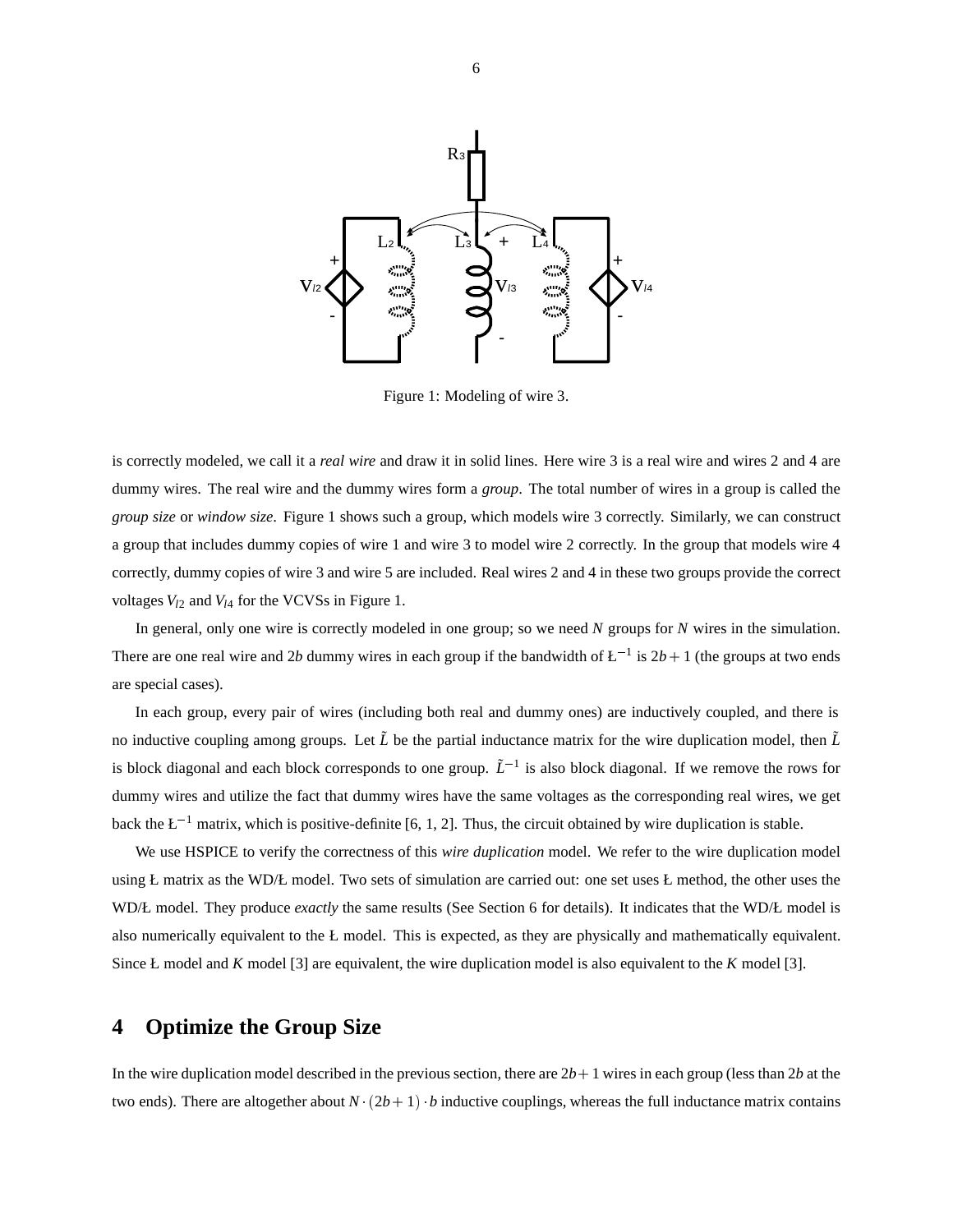

Figure 2: Modeling of wires 1 and 2.

*N*  $(N-1)/2$  couplings. If  $b \ll N$ , the wire duplication technique will produce an equivalent circuit of a smaller size. There are two methods to reduce the circuit size even further. The first method merges the groups at the ends. The following window captures the modeling of wire 2:

$$
l = L(1:3,1:3) = \begin{bmatrix} 6.73 & 4.20 & 2.49 \\ 4.20 & 6.32 & 3.75 \\ 2.49 & 3.75 & 5.92 \end{bmatrix},
$$

$$
l^{-1} = \begin{bmatrix} 2.54 & -1.68 & 0.00 \\ -1.68 & 3.65 & -1.60 \\ 0.00 & -1.60 & 2.70 \end{bmatrix}.
$$

We can see that wire 1 is also correctly modeled. It means that wire 1 and 2 can share one group, as shown in Figure 2. Similarly, wires  $N - 1$  and  $N$  can share one group.

Such an improvement is marginal; the second method, which uses larger windows, can achieve more reduction. For example, if we use a window of size 4, for the (1:4,1:4) window, the corresponding matrices are:

$$
l = \mathbf{L}(1:4,1:4) = \begin{bmatrix} 6.73 & 4.20 & 2.49 & 1.48 \\ 4.20 & 6.32 & 3.75 & 2.23 \\ 2.49 & 3.75 & 5.92 & 3.52 \\ 1.48 & 2.23 & 3.52 & 5.81 \end{bmatrix},
$$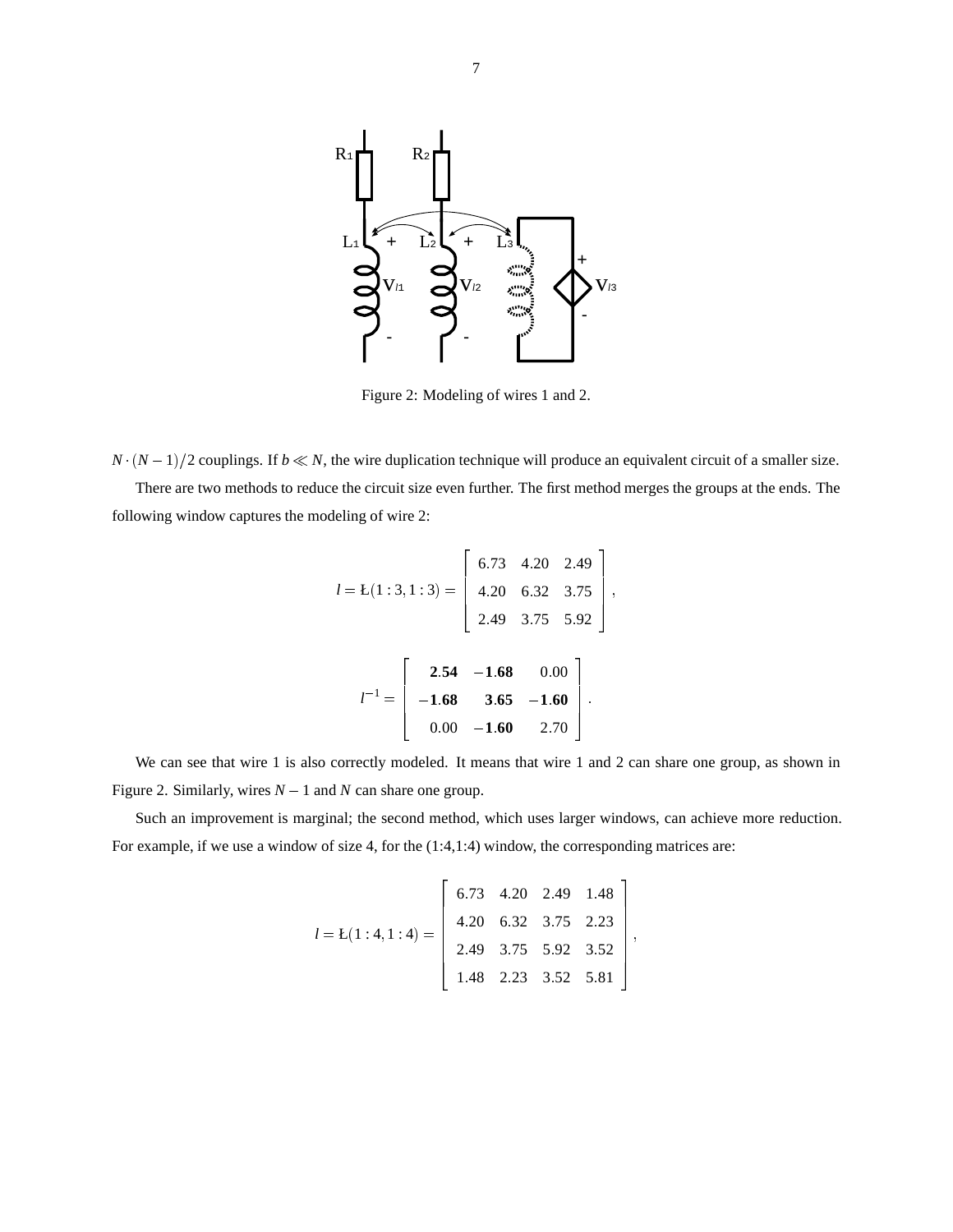

Figure 3: Simulation times for different window sizes.

$$
l^{-1} = \begin{bmatrix} 2.54 & -1.68 & 0.00 & -0.00 \\ -1.68 & 3.65 & -1.60 & -0.00 \\ 0.00 & -1.60 & 3.65 & -1.60 \\ -0.00 & -0.00 & -1.60 & 2.69 \end{bmatrix}.
$$

In this case, wires 1, 2, and 3 are correctly modeled in this group with a dummy copy of wire 4.

**2005 2006 2006 2006 2006** 

With larger windows, fewer groups are needed to model all the wires. However, this reduction is at the expense of more couplings within each group; the number of couplings in each group increases quadratically with the window size. We discuss the trade-off in the remainder of this section.

For simplicity, we assume that all the groups are of the same size *B*. The number of wires commonly found in two adjacent groups should be 2*b*. Let *n* be the number of groups needed. Then,

$$
n \cdot B - 2b(n-1) = N \Rightarrow n = \frac{N - 2b}{B - 2b} \tag{6}
$$

The number of total wires used is  $B \cdot n$ ; the number of total couplings is  $\frac{B\cdot (B-1)}{2}n$ . The purpose of this study is to build an equivalent circuit with a smaller size. It includes both wires and the coupling elements. As a rough estimate, we use  $B^2 \cdot n/2$  as the circuit size and try to minimize it. We can easily conclude that  $\frac{B^2 \cdot n}{2} = \frac{B^2(N-2b)}{2(B-2b)}$  is minimized when

$$
B = 4b,\tag{7}
$$

<sup>3</sup>

and the minimal value of  $B^2 \cdot n/2$  is

$$
(B2 \cdot n/2)_{min} = 4b(N - 2b). \tag{8}
$$

For the circuit example in Section 6, we set the bandwidth of  $L^{-1}$  to be 5, i.e.,  $b = 2$ , and perform wire duplication simulations for different window sizes (from 5 through 12). The run times are shown in Figure 3. We can see that the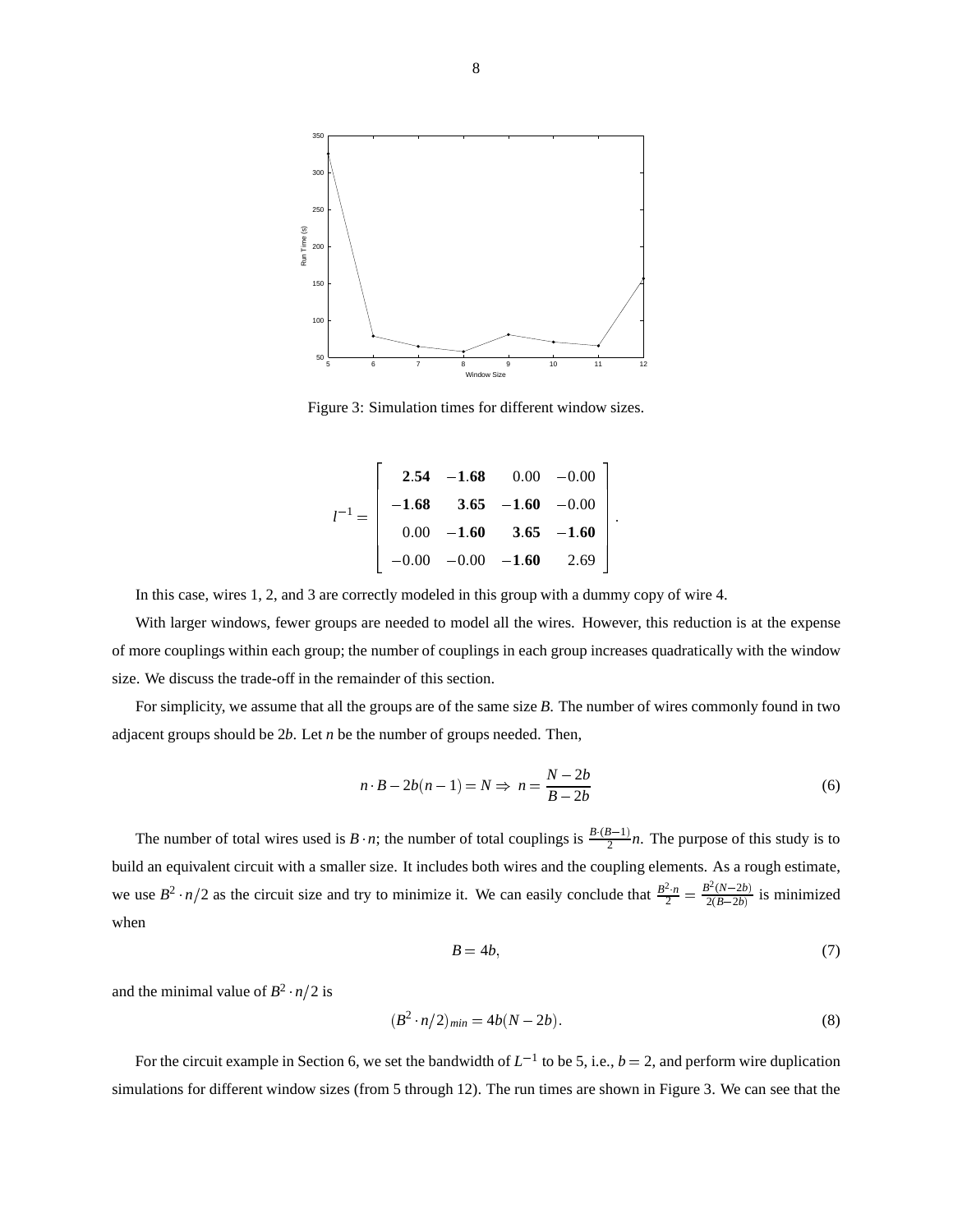

Figure 4: Eigenvalues for full matrix, wire duplication using Ł matrix, and wire duplication using *L* matrix.

circuit obtained with a window size of 8, which is 4*b*, has the smallest run time. That coincides with our estimation.

Although the circuit sizes at different window sizes are different, all the resulting circuits are physically and mathematically equivalent. The simulation results for all of them are *exactly* the same.

When  $B = 4b$ , there are about  $(4b - 1)(N - 2b)$  inductive couplings and  $2(N - 2b)$  wires  $(N - 4b)$  of them are dummy wires). Note that the *K* method has about *b*  $\cdot$ *N* couplings and requires no dummy wires. Therefore, the wire duplication technique uses about four times couplings required in the K method and an additional  $N - 2b$  dummy wires. This is the price that we pay for RLC simulation instead of RKC simulation.

#### **5 Wire Duplication Using** *L* **Matrix**

In the previous sections, we use the double-inverse inductance L in the wire duplication model. It turns out that we can use the original inductance *L* directly in the modeling to avoid matrix inversions. An additional and more significant benefit is that the accuracy is also improved. We refer to the wire duplication model using *L* matrix as the WD/L model.

The use of windowed Ł matrix is based on strict mathematical property. That mathematical property can also explain the validity of using windowed original matrix *L* to a certain extent, as  $L^{-1}$  is almost a band matrix. From an engineering point of view, we can use windowed *L* matrix to calculate the  $L^{-1}$  [6, 2]. It means that a window of the *L* matrix can also capture the magnetic couplings as the Ł matrix. We have shown that WD/Ł is stable. For WD/L, we can also prove its stability in a similar way.

There is another benefit of using the *L* matrix instead of the Ł matrix: it is more accurate. If we use the 4*b* window size (as suggested in Section 4), we can capture about  $4b - 1$  inductive couplings between each wire and its neighbors. In contrast, the WD/Ł model can only capture 2*b*. Although some of the extra coupling captured by WD/L may not be very accurate, it is better than ignoring them. Figure 4 plots the eigenvalues for the full matrix,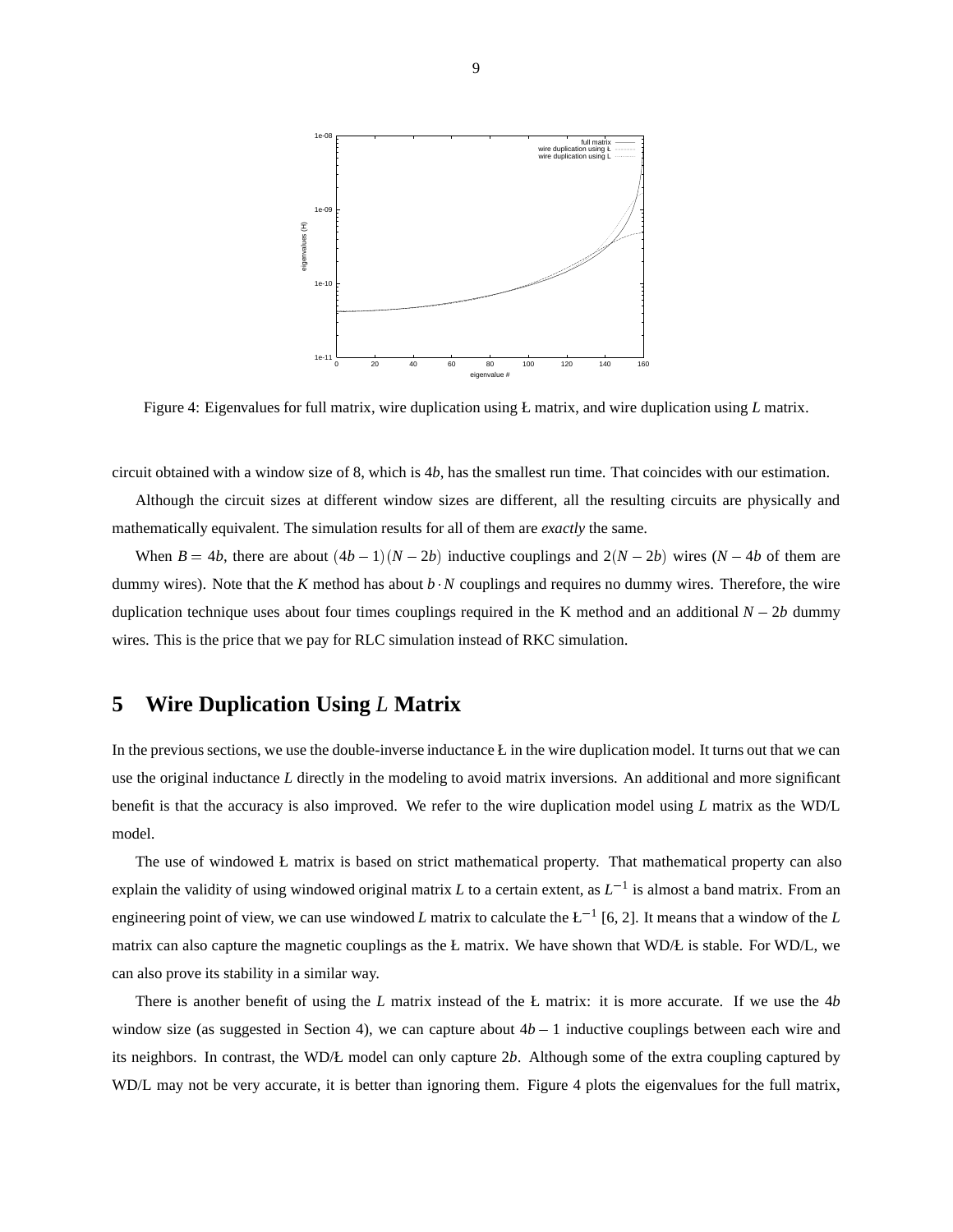the equivalent inductance matrices for WD/Ł, and WD/L. The bandwidth of  $L^{-1}$  and window size used in the wire duplication methods are 5 and 8, respectively. We can see that the eigenvalues of the equivalent inductance matrix for WD/Ł diverges earlier from that of the full matrix. In contrast, the equivalent matrix for WD/L matches better. Simulation results validate this conclusion (see Section 6 for details).

In the wire duplication method, using original inductance is more accurate than using double-inverse matrix only when the window size *B* is larger than its minimum value  $2b + 1$ . If  $B = 2b + 1$ , using *L* does not capture more couplings. Indeed, it may not capture the correct  $L^{-1}$  values due to the small window size. Since using minimum window size  $(B = 2b + 1)$  is not efficient, a large window size is always preferred. Thus, we should always use the original inductance matrix *L* instead of Ł.

Recall that the simple truncation method also uses a portion of the original inductance matrix to model the interconnects. But the two methods are radically different. The key difference is that in the WD/L method, dummy wires are added. Thus, stability is guaranteed and inductance effect is captured accurately. It exploits the sparsity of  $L^{-1}$ , whereas simple truncation tries to exploit the sparsity of *L* matrix, it is not accurate and may not be stable. In the previous example, the simple truncation method that captures the same inductance terms as the wire duplication method has negative eigenvalues. It is not as accurate as the wire duplication model even when it is stable.

#### **6 Experiment Results**

We demonstrate the wire duplication technique on a bus with 128 signals. Shields are inserted after every four signals. The wire length is 1*m*m, the cross-section is  $1 \times 1 \mu m$ , and the separation between wires is 1 $\mu$ m. The wires are divided into 5 segments along the length. The driver resistance is  $30\Omega$  and the load capacitance is  $40$  *fF*.

Different modelings are studied: the full matrix method, the Ł method, WD/Ł, WD/L, simple truncation, shifttruncate [7, 5], and the double-inverse inductance model [1, 2]. Because Ksim [6] is not available to us, we cannot perform *K* method directly. Instead, we use the Ł method, which is mathematically equivalent to the *K* method. (Note that Ł method is different from the double-inverse inductance model). The bandwidth of  $L^{-1}$  is 5, and the window size for wire duplication is 8.

A 1V 20*p*s ramp input is applied to the first signal, and the rest are quiet. The waveforms for the first, second that third signals are shown in Figures 5, 6, and 7 respectively. In each figure, results from the Ł method and the wire duplication methods are shown on the left; and results from the shift-truncate and double-inverse methods are shown on the right. As a reference, full matrix modeling appears at both sides. The truncation only method is not stable and not shown.

The first conclusion we can draw from these figures is that  $WD/E$  is equivalent to the Ł method. These two methods match *exactly* on all figures. The second conclusion is that WD/L is more accurate than WD/Ł. Although both of them match very well with the full matrix method, the results of using original matrix are closer. The difference between these two methods for the aggressor response (Figure 5) is insignificant, but we can still see that WD/L (which overlaps with the full matrix) is more accurate than WD/Ł. The differences between them in the victim responses (Figure 6 and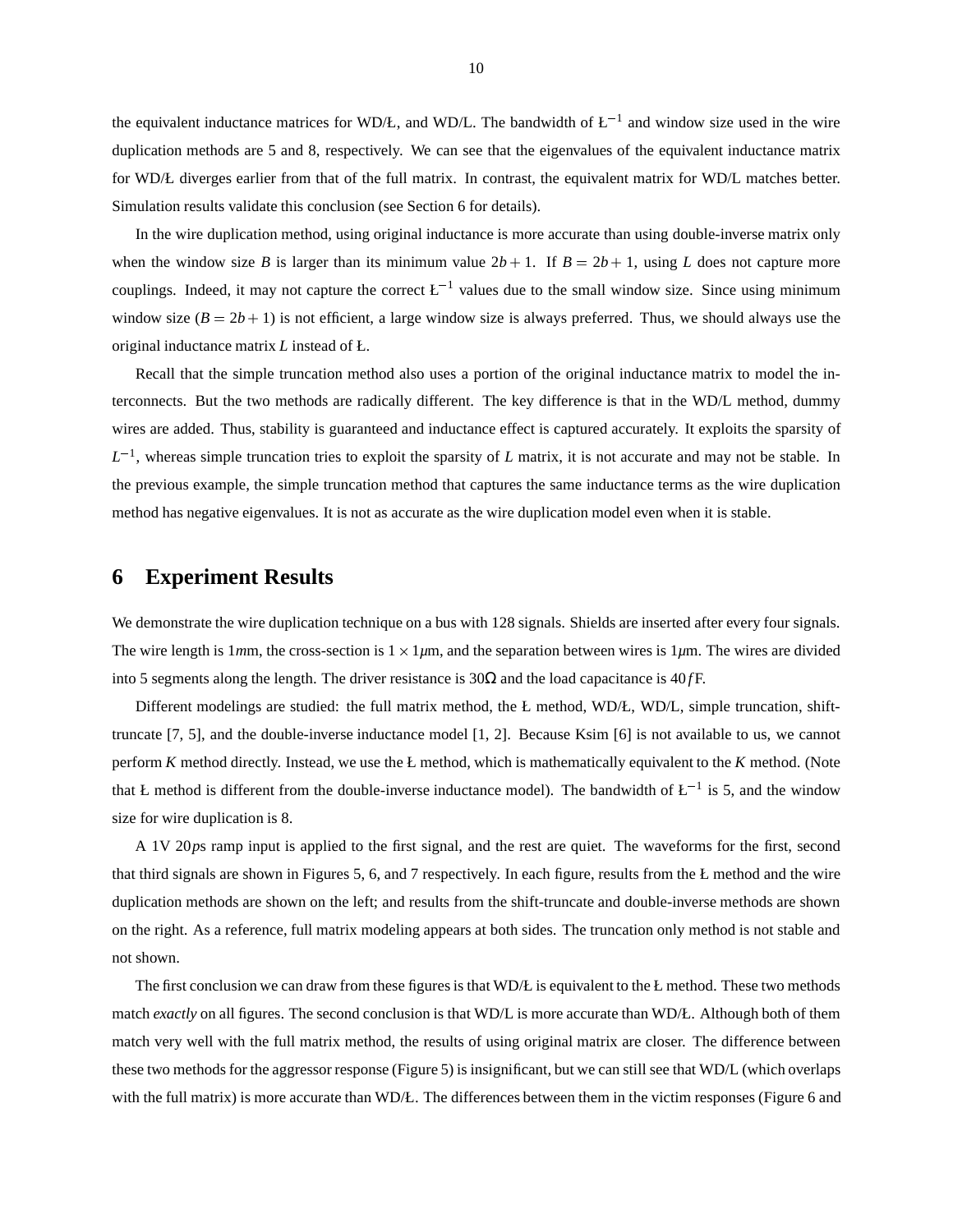

Figure 5: Simulation results for signal 1.



Figure 6: Simulation results for signal 2.



Figure 7: Simulation results for signal 3.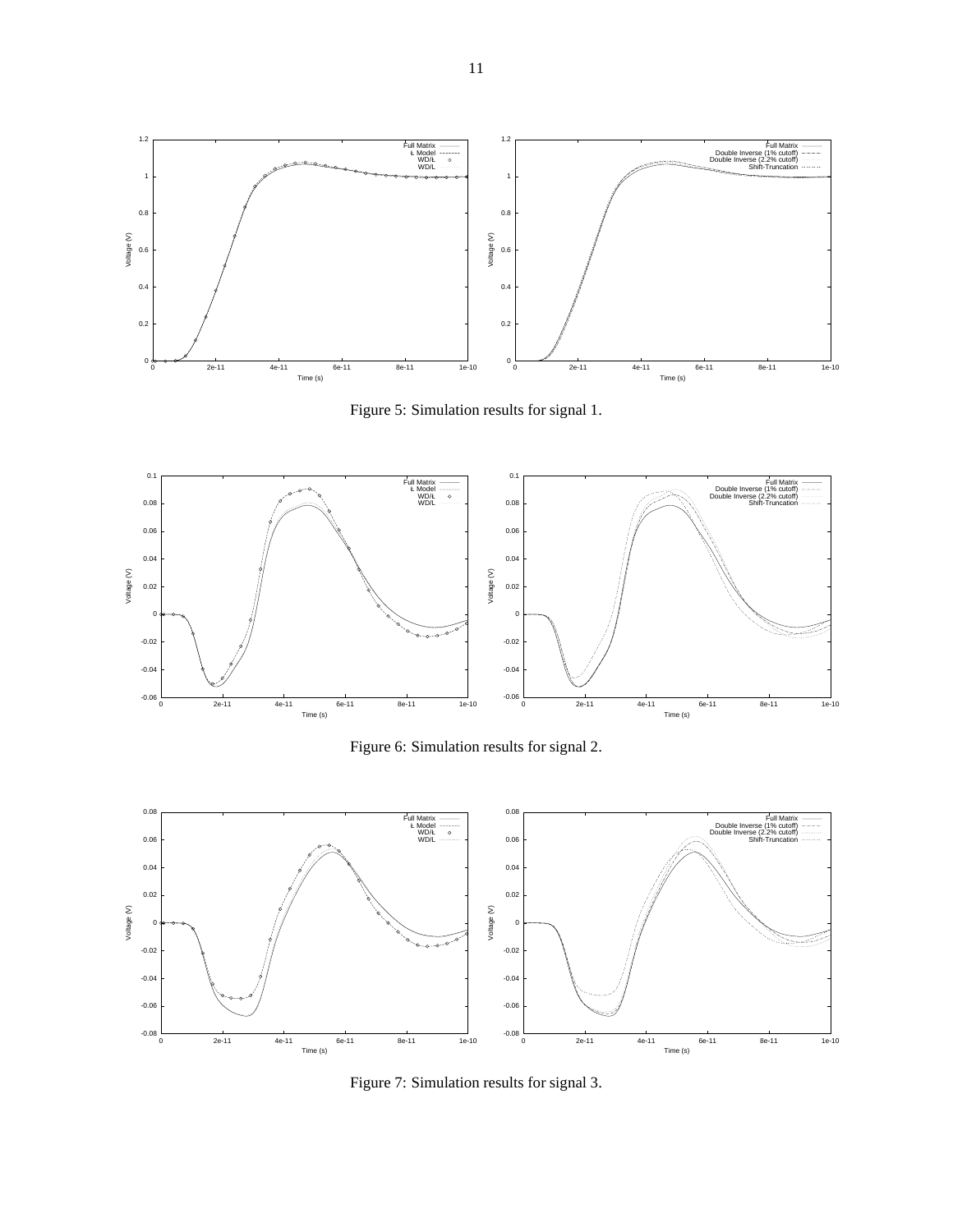| Method                       | Memory(MB) | Run Time(s)          |  |
|------------------------------|------------|----------------------|--|
| full L matrix                | 812.3      | $4.74 \times 10^{5}$ |  |
| L method                     | 230.2      | $2.30 \times 10^{4}$ |  |
| double-inverse (1% cutoff)   | 97.1       | 897                  |  |
| double-inverse (2.2% cutoff) | 44.3       | 357                  |  |
| shift-truncate               | 38.5       | 283                  |  |
| wire duplication             | 15.3       | 58                   |  |
|                              |            |                      |  |

Table 1: Run time and memory usage.

7) are more pronounced.

In the double-inverse method [1, 2], the same cutoff percentage is used for the  $L^{-1}$  matrix and the Ł matrix. Both the double-inverse method with 2.2% cutoff and the shift-truncate method have similar number of mutual inductances as the wire duplication methods, while the double-inverse method with 1% cutoff has about twice as many mutual inductances. We can see that they perform worse than WD/L.

Table 1 lists the memory and time usage for different methods. Both wire duplication methods use the same time and memory. We can see that although there are additional dummy wires in wire duplication method, it uses much less memory and runs much faster. Although the number of wires and couplings contribute directly to run time of simulation, the convergence rate, which depends on how well-conditioned the matrices are, is also very important. We can see that the wire duplication methods are faster and require less memory even than the shift-truncate method and the double-inverse method (2.2% cutoff), despite the fact that their circuit sizes are actually larger (due to the additional dummy wires). We believe that the reason is that the inductance matrices of the wire duplication model are well-conditioned and they are block-diagonal, contributing to faster simulation times.

#### **7 Summary and Conclusion**

In this paper, we propose a new interconnect modeling technique—wire duplication. With this technique, we can generate stable, sparse and yet accurate inductance models for on-chip interconnects. It uses a very small portion of the original inductance matrix *L* and discards the rest. The wire duplication model using the double-inverse inductance matrix is physically and mathematically equivalent to *K* method. However, we exploit the sparsity of  $L^{-1}$  by using inductances in the simulation. Although it is not as sparse as the *K* simulation, it avoids using the new circuit element *K*. Using original inductance instead of double-inverse inductance makes the wire duplication model even more accurate. Moreover, it avoids matrix inversions.

A common theme in the *K* method, double-inverse inductance model, and the wire duplication model are that they all exploit the sparsity of  $L^{-1}$  by windowed inductance matrix. The *K* method and the double-inverse inductance model do it at the inductance extraction level, while the wire duplication model does it at the simulation level. The wire duplication model is more efficient than the double-inverse inductance model. We have no chance to compare its efficiency to *K* method. It has several other advantages:

It is compatible with most of the existing simulators; we use inductance in the simulation.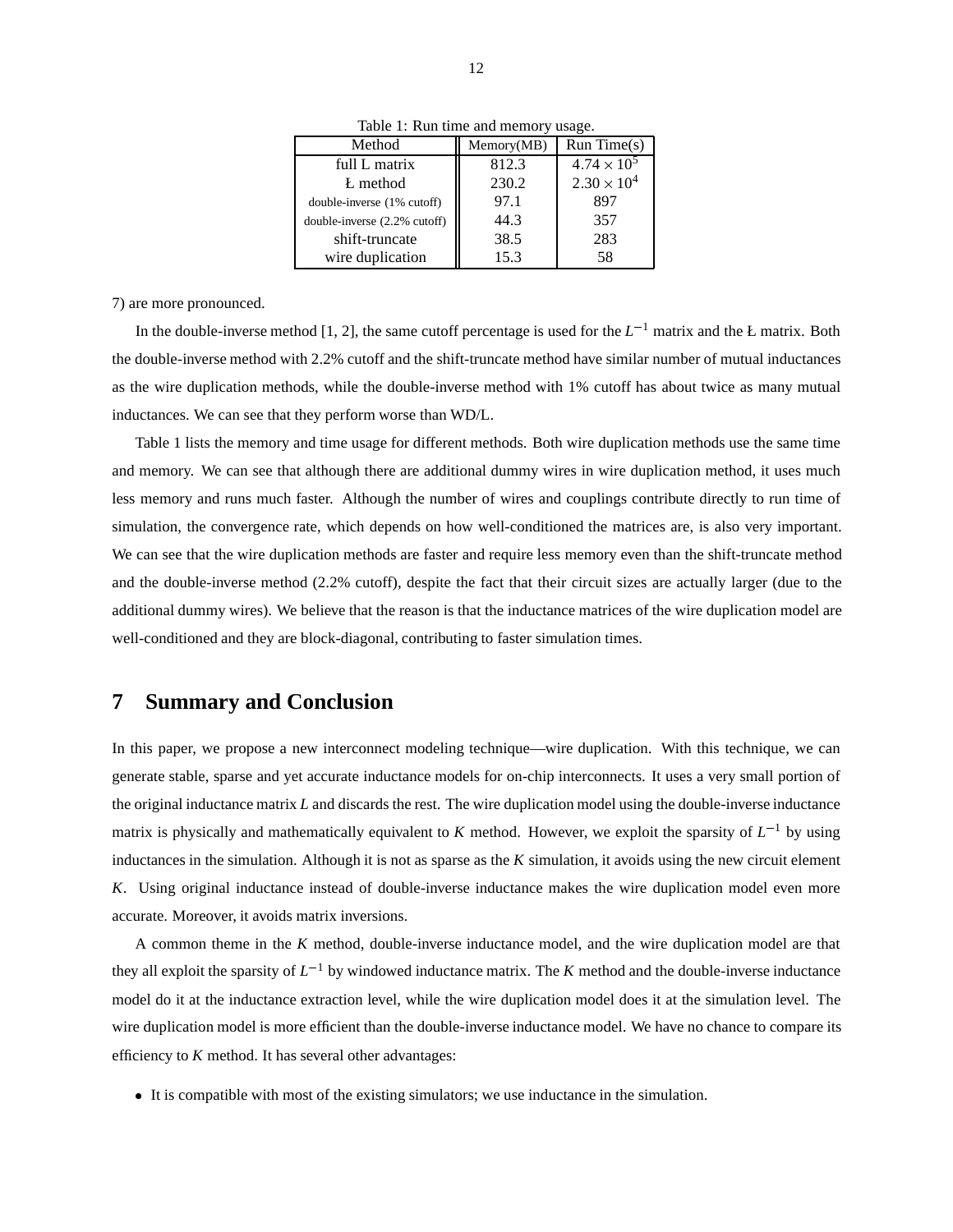- It is compatible with existing inductance extractors; we use the original inductance.
- It requires no matrix inverse.
- It is potentially more accurate.

#### **8 Appendix**

**Theorem 1** Suppose A is a  $n \times n$  non-singular matrix, and B is the inverse of A.  $M_m$  is a minor of A with order m *formed by rows*  $i_1, i_2, \dots, i_m$  and columns  $j_1, j_2, \dots, j_m$ .  $N_{n-m}$  is the matrix remained in matrix B after deleting rows  $i_1, i_2, \cdots, i_m$  *and columns*  $j_1, j_2, \cdots, j_m$ . *Then,* 

$$
|N_{n-m}| = (-1)^{\sum (i_k + j_k)} |M_m| / |A|.
$$
 (9)

*Proof:* We first consider the special case that  $i_k = j_k = k$  ( $1 \leq k \leq m$ ). Thus,  $M_m$  is at the top left corner of *A* and  $N_{n-m}$  is at the bottom right corner of *B*. We can re-write A and B in block format:

$$
A = \left[ \begin{array}{cc} A_{11} & A_{12} \\ A_{21} & A_{22} \end{array} \right], \quad B = \left[ \begin{array}{cc} B_{11} & B_{12} \\ B_{21} & B_{22} \end{array} \right],
$$

where  $A_{11}$  and  $B_{11}$  are  $m \times m$  matrixes;  $A_{22}$  and  $B_{22}$  are  $(n-m) \times (n-m)$  matrixes.

Suppose  $|A_{11}| \neq 0$ , we have [4]:

$$
|B_{22}| = 1/|A_{22} - A_{21}A_{11}^{-1}A_{12}|
$$
\n(10)

and,

$$
|A| = |A_{11}| |A_{22} - A_{21}A_{11}^{-1}A_{12}|
$$
\n(11)

Therefore,

$$
|B_{22}| = |A_{11}|/|A| \tag{12}
$$

If  $|A_{11}| = 0$ , then  $|B_{22}|$  should also be zero. Otherwise, if  $|B_{22}| \neq 0$ , since  $A = B^{-1}$ , following similar step, we can also argue that  $|A_{11}| = |B_{22}|/|B| \neq 0$ , a contradiction. So  $|B_{22}| = |A_{11}|/|A|$  for all cases.

Now we extend the conclusion to general case. By making  $(i_1 - 1) + (i_2 - 2) + \cdots + (i_m - m) = (i_1 + i_2 + \cdots + i_m)$  $i_m$ ) –  $m(m+1)/2$  successive interchanges of adjacent rows, and  $(j_1 - 1) + (j_2 - 2) + \cdots + (j_m - m) = (j_1 + j_2 + \cdots + j_m)$  $j_m$ ) –  $m(m+1)/2$  successive interchanges of adjacent columns in *A*, we can shift  $M_k$  into the top left corner of *A*. We should also interchanges the corresponding columns and rows in *B*, in order to maintain the inverse relation between A and B. As a result,  $N_{n-k}$  is shifted to the bottom right corner of matrix *B*.

Let *A'* and *B'* be the resulting matrixes (here *A'* does not stand for the transpose of *A*, same for *B'*).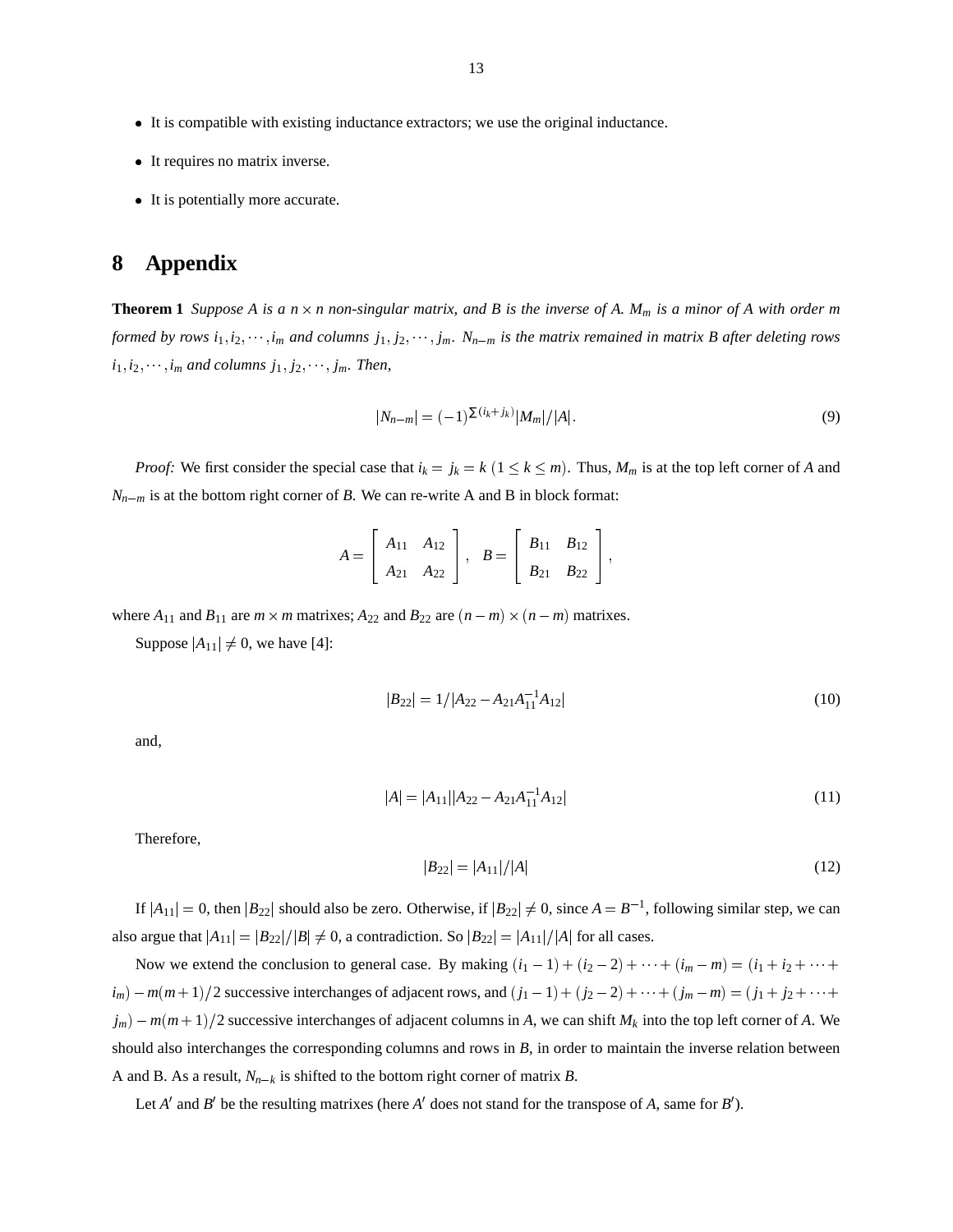$$
|A'| = (-1)^{i_1 + i_2 + \dots + i_m + j_1 + j_2 + \dots + j_m - m(m+1)} |A|
$$
\n(13)

The relative positions of the elements in  $M_k$  and  $N_{n-k}$  are preserved, so we have

$$
A'_{11} = M_m, \text{ and } B'_{22} = N_{n-m} \tag{14}
$$

Then,

$$
|N_{n-m}| = |B'_{22}| = |A'_{11}|/|A'| = (-1)^{\sum (i_k + j_k)} M_m/|A|
$$
\n(15)

**Theorem 2** Suppose A is a  $n \times n$  non-singular matrix, and B is the inverse of A. For the r<sup>th</sup> row of A matrix, only *the entries at columns*  $i_1, i_2, \dots, i_m$  *are non-zero, the rest are zeroes. Let*  $N_m$  *be the sub-matrix of B formed by rows*  $i_1, i_2, \dots, i_m$  and columns  $j_1, j_2, \dots, j_m$ . If there exists p,  $1 \leq p \leq m$  such that  $j_p = r$ , then the p<sup>th</sup> row of the inverse of  $N_m$  *is equal to the r<sup>th</sup> row of A (omitting the zero entries in the latter)*:

$$
N_m^{-1}(p,:) = A(r,:).
$$
 (16)

*Similar conclusion holds for the columns of A.*

*Proof:* For  $1 \leq q \leq m$ ,

$$
N_m^{-1}(p,q) = (-1)^{p+q} |N_{m(q,p)}| / |N_m| \tag{17}
$$

Here  $|N_{m(q,p)}|$  means the minor of element  $(q, p)$  of  $N_m$ . From Theorem 1, we know that

$$
|N_{m(q,p)}| = (-1)^{\sum_{k \neq q} i_k + \sum_{k \neq p} j_k} |M_{n-m+1}| / |A|,
$$
\n(18)

and

$$
|N_m| = (-1)^{\sum i_k + \sum j_k} |M_{n-m}| / |A|,\tag{19}
$$

where  $M_{n-m+1}$  refers to the sub-matrix of *A* formed by deleting columns  $i_1, \dots, i_{q-1}, i_{q+1}, \dots, i_m$  and rows  $j_1, \dots, j_m$  $j_{p-1}, j_{p+1}, \dots, j_m; M_{n-m}$  refers to the sub-matrix of *A* formed by deleting columns  $i_1, \dots, i_m$  and rows  $j_1, \dots, j_m$ . The  $(r-(p-1))$ <sup>th</sup> row of  $M_{n-m+1}$  comes from the  $r^{th}$  row of A, but there is only one non-zero element in it. It is the  $(r - (p - 1), i_q - (q - 1))$  entry (or the  $(r, i_q)$  entry of *A*). Using Laplace Expansion [4] on this row:

$$
|M_{n-m+1}| = (-1)^{r-(p-1)+i_q-(q-1)}A(r,i_q)|M_{n-m}|.
$$
\n(20)

We obtain,

$$
N_m^{-1}(p,q) = A(r, i_q). \tag{21}
$$